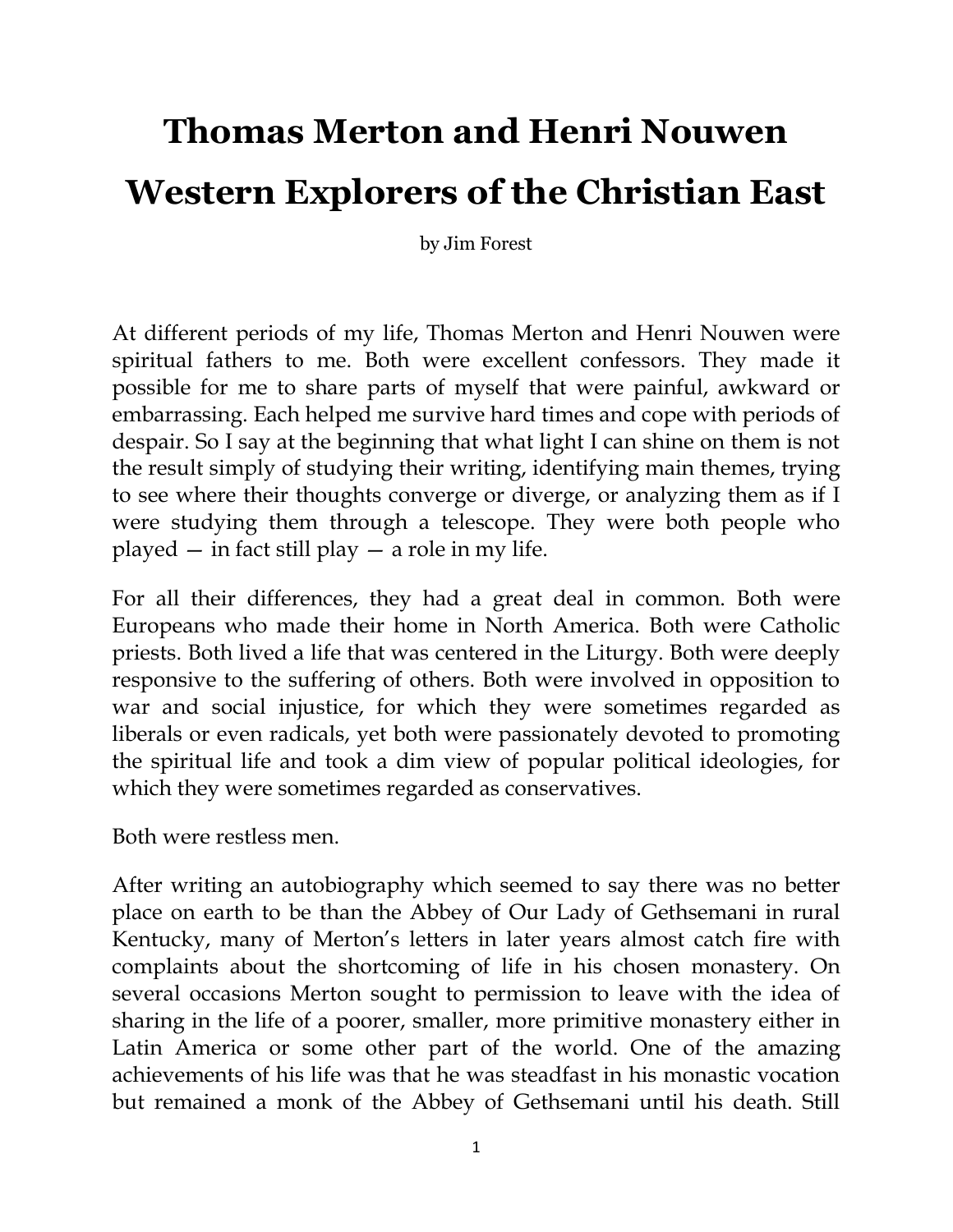there was a basic restlessness. It is somehow appropriate that he should die while on pilgrimage on the other side of the planet while attending a monastic conference in Thailand after weeks of travel in India and Sri Lanka.

Henri had no monastic vows to limit his travel nor was his bishop in Utrecht inclined to rein him in. His restlessness brought him from Holland to America. He taught at Notre Dame, then Yale, then Harvard, but could bring himself to stay at none of these distinguished institutions. Searching for community, he was a kind of temporary brother at a Trappist monastery for several extended periods, but found monastic life, though it helped clear him mind, didn"t suit him. He had a sabbatical in Latin America and thought for a time he was called to make his life there as a missionary, but then decided also wasn't his calling. He finally found a home for himself not in academia or monastic life but with the L"Arche community in Canada — not the brilliant but the physically and mentally handicapped plus their downwardly-mobile assistants. Even then he was often on the move. Like Merton, he died while traveling — two heart attacks in his homeland, Holland, while en route to Russia where he intended to make a film about Rembrandt's painting of the return of the Prodigal Son.

There are still other similarities:

Both had a remarkable gift for communicating to others the fact that a life of faith is one of endless exploration, an adventure second to none. Both produced a flood of books, many of which remain in print. Few writers on religious life has been so widely read or been so often translated into other languages. Years after their deaths, both still have a huge influence on the lives of many people.

Both of them died relatively young. I am now eight years older than Merton when he died, age 54, in 1968, and I"m two years short of the age that Henri was when he died, age 64, in 1996.

Both felt that the healing of east-west divisions within the Church was assisted more by a process of east-west integration in the spiritual life than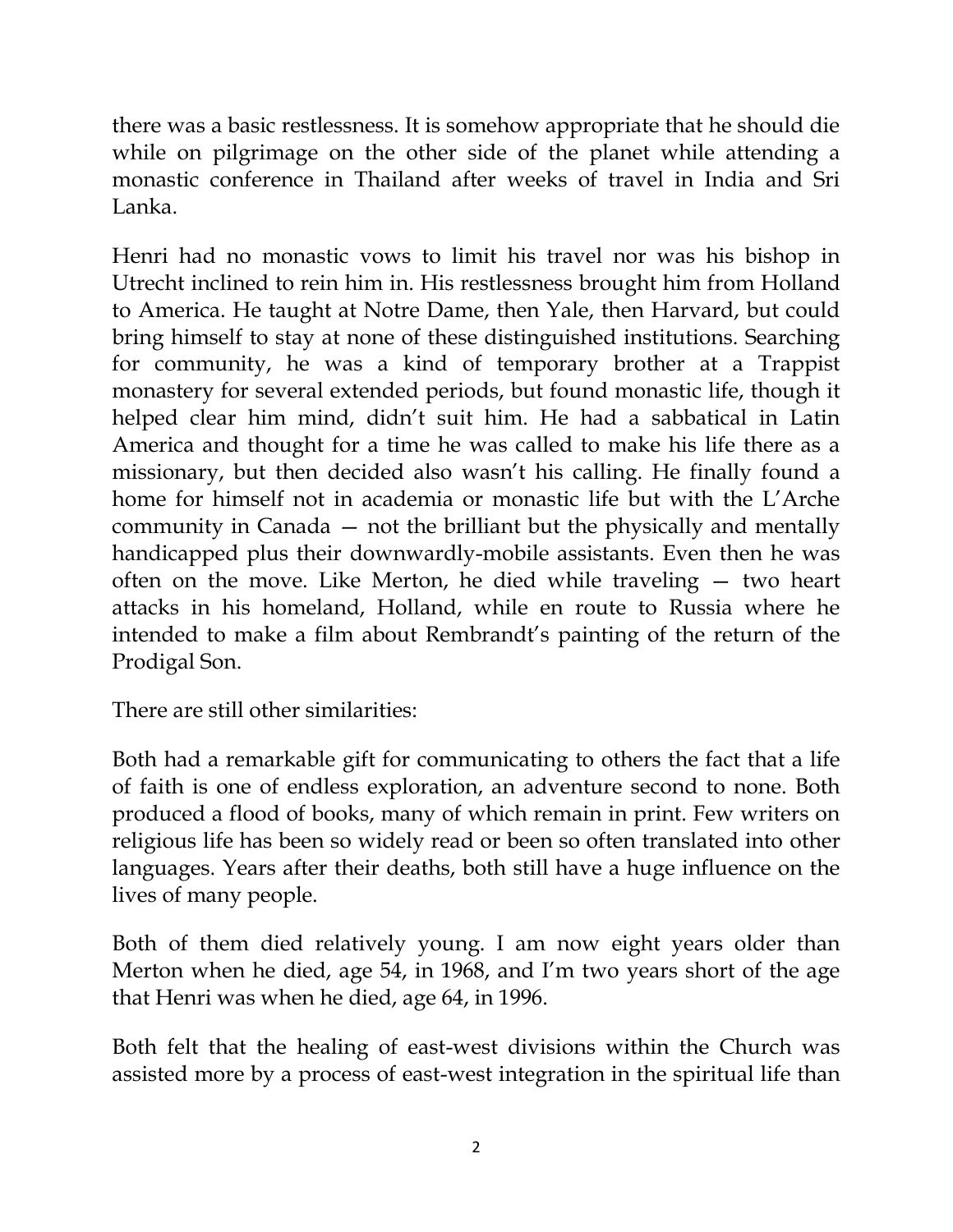by academic theological conferences. As Merton put this is *Conjectures of a Guilty Bystander*:

"If I can unite in myself the thought and devotion of Eastern and Western Christendom, the Greek and the Latin Fathers, the Russian and the Spanish mystics, I can prepare in myself the reunion of divided Christians. From that secret and unspoken unity in myself can eventually come a visible and manifest unity of all Christians. If we want to bring together what is divided, we cannot do so by imposing one division upon the other. If we do this, the union is not Christian. It is political and doomed to further conflict. We must contain all the divided worlds in ourselves and transcend them in Christ."

This passage opens a vital door in the movement toward unity among Christians, a goal which seems more elusive today than when Merton made his journal entry in April 1957. Yet beneath the flagging processes of official inter-church dialogue, one notes that the use of icons — an art form chiefly associated with the Orthodox Church — has slowly but steadily been gaining ground among non-Orthodox Christians. These days we often find them in Catholic and Protestant churches, offices and retreat centers.

Both Thomas Merton and Henri have played a major role in this quiet movement of rediscovering icons. It is this area of their search that I will especially focus on today. Would that we also had time to explore other areas of their debt to eastern Christianity. For example both had a passionate interest in to the Desert Fathers. Both of them published collections of Desert Father stories. Both of them were deeply drawn to hesychasm — from the Greek word for silence, hesychia — referring to a way of prayer originally fostered by desert monasticism in Egypt and Palestine. Both Merton and Henri had in common a deeply established practice of the Jesus Prayer, which is at the core of the hesychast spiritual tradition.

My contact with Merton started in the summer of 1961 not long after I had been discharged from the U.S. Navy. I had just joined the Catholic Worker community in New York City, a house of hospitality mainly for street people in that part of Manhattan now called the East Village. In those days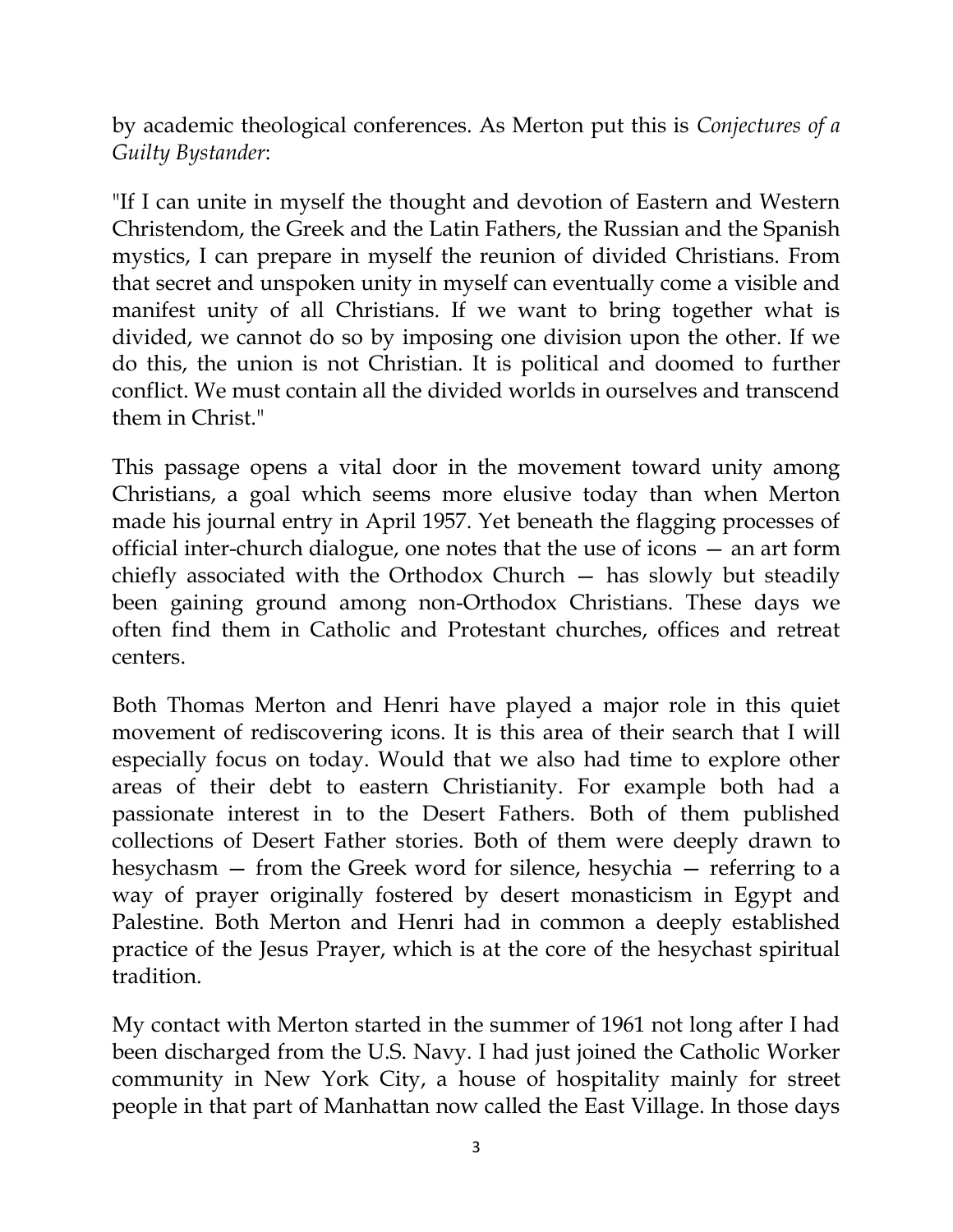it was just the Lower East Side. You could rent a cold-water flat for \$25 a month. I had the idea at the time that the Catholic Worker would be a way station en route to the monastery, a vocational ambition that had in part been nurtured by reading Merton"s autobiography, *The Seven Storey Mountain.*

The first letter led to many more. For more than seven years, until his death, I wrote to Merton often, perhaps on average a letter per month, and there were letters, cards and copies of manuscripts from Merton at about the same rate. There were sometimes packages — an occasional box of monastery-made cheese with a gift card signed "Uncle Louie." (In monastic



life, Merton was Father Louis.) There were also two extended visits with Merton at the monastery, one early in 1962, another late in 1964.

In the summer or fall of 1962 a postcard came, the image side of which I look back on as quite significant but at the time I regarded in vaguely negative terms: a black and white photograph of a medieval Russian icon — Mary with the child Jesus in her arms. Jesus, though infant-sized, looked more like a miniature man. It seemed to me formal, lifeless and absolutely flat. Compared to the

masterpieces of the Renaissance, this sort of thing seemed to me at best something left over from the kindergarten of art history. Years later, when I had occasion to make a complete set of photocopies of all Merton's notes and letters to me, I didn"t bother to photocopy the image side of this or any of the other icon postcards he had sent me from time to time. I always assumed that Merton had no more taste for this kind of primitive Christian than I did. I imagined some donor had given his monastery a box of icon postcards which Merton was using in the spirit of voluntary poverty.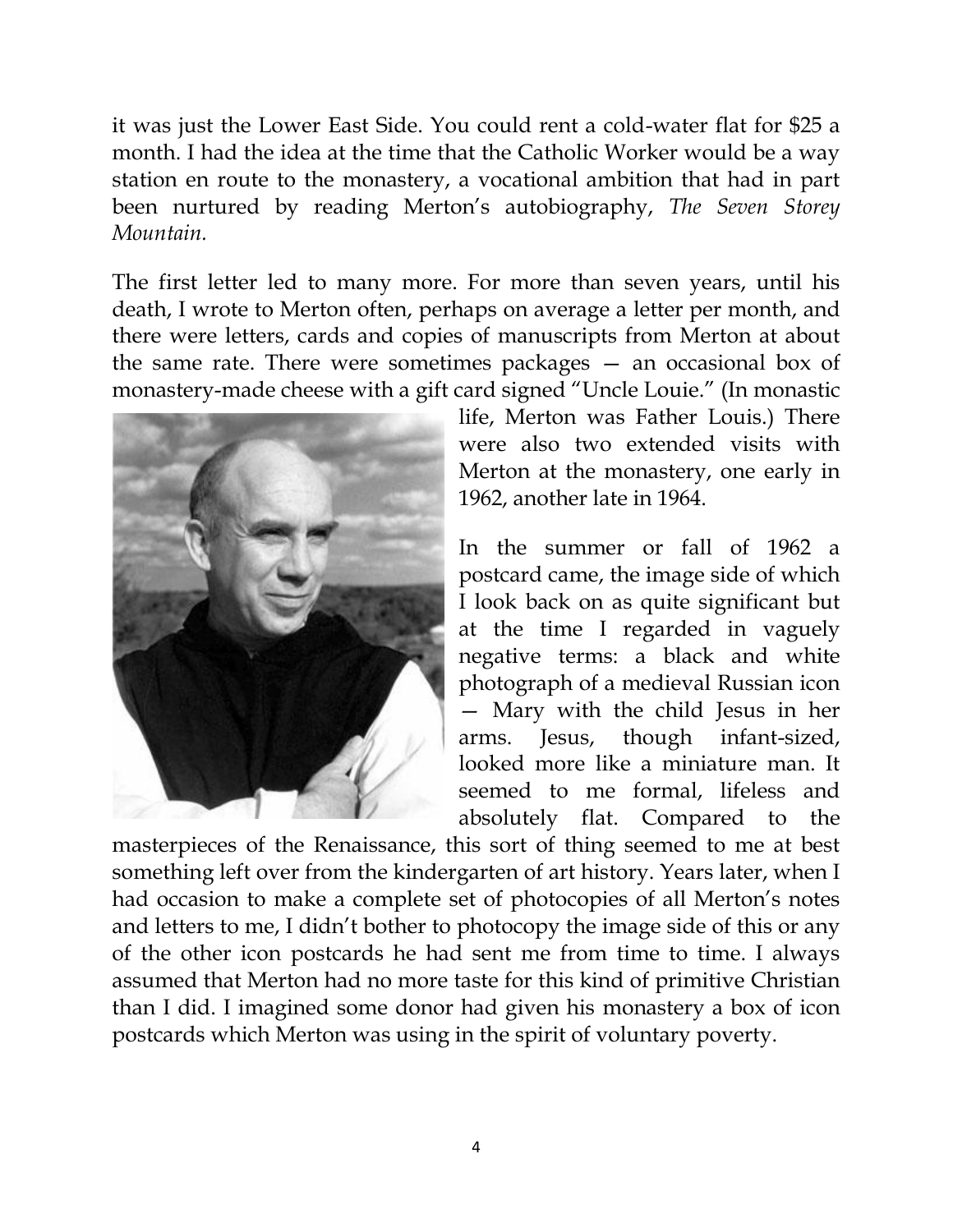It was only in writing a biography of Merton, *Living With Wisdom*, that it finally dawned on me how crucial a role icons had played in Merton"s life and realized that no one could have been happier in sending out an icon photo to friends than Merton.

In fact I should have been aware of this side of Merton even before I knew him personally. It's something he writes about with deep feeling in *The Seven Storey Mountain,* when he describes one of the great catastrophes of the unsettled childhood, his father"s premature death when Tom was a student at a residential high school in rural England. Owen Merton was suffering from a brain tumor that produced a large lump on his head and made him unable to speak. His 16-year -old son would occasionally go down to London and sit in mute silence next to his father"s bed in Middlesex Hospital while gazing at his father's eyes.

Merton could see no meaning in what was happening to his father, whose misshapen head seemed to him like "a raw wound for which there was no adequate relief." Having already lost his mother to cancer ten years earlier and now on the verge of becoming an orphan, he responded with fury to the religious platitudes he heard from the chaplain of his Anglican school. Clearly there was no "loving God." Clearly life had no meaning. His patents" fate was proof of that. "You had to take it like an animal," he wrote later on. The only lesson he could draw from his parents' fate was avoid as much pain as possible and take what pleasure you could out of life. At chapel services at his school in Oakham, Merton would no longer join in reciting the Creed. "I believe in nothing" summed up his creed at this point in his life.

Yet Owen Merton had another view of his own suffering which he finally managed to communicate to his son through drawings, the only "last word" he could manage in his silenced condition. Merton came to see his artist father in his hospital room and, to his amazement, found the bed littered with drawings of "little, irate Byzantine-looking saints with beards and great halos." In a word: drawings of icons. The younger Merton didn"t know what to make of them. He had no eye for icons at the time. He then regarded Byzantine art, he confessed in an unpublished autobiographical novel, The Labyrinth, as "clumsy and ugly and brutally stupid."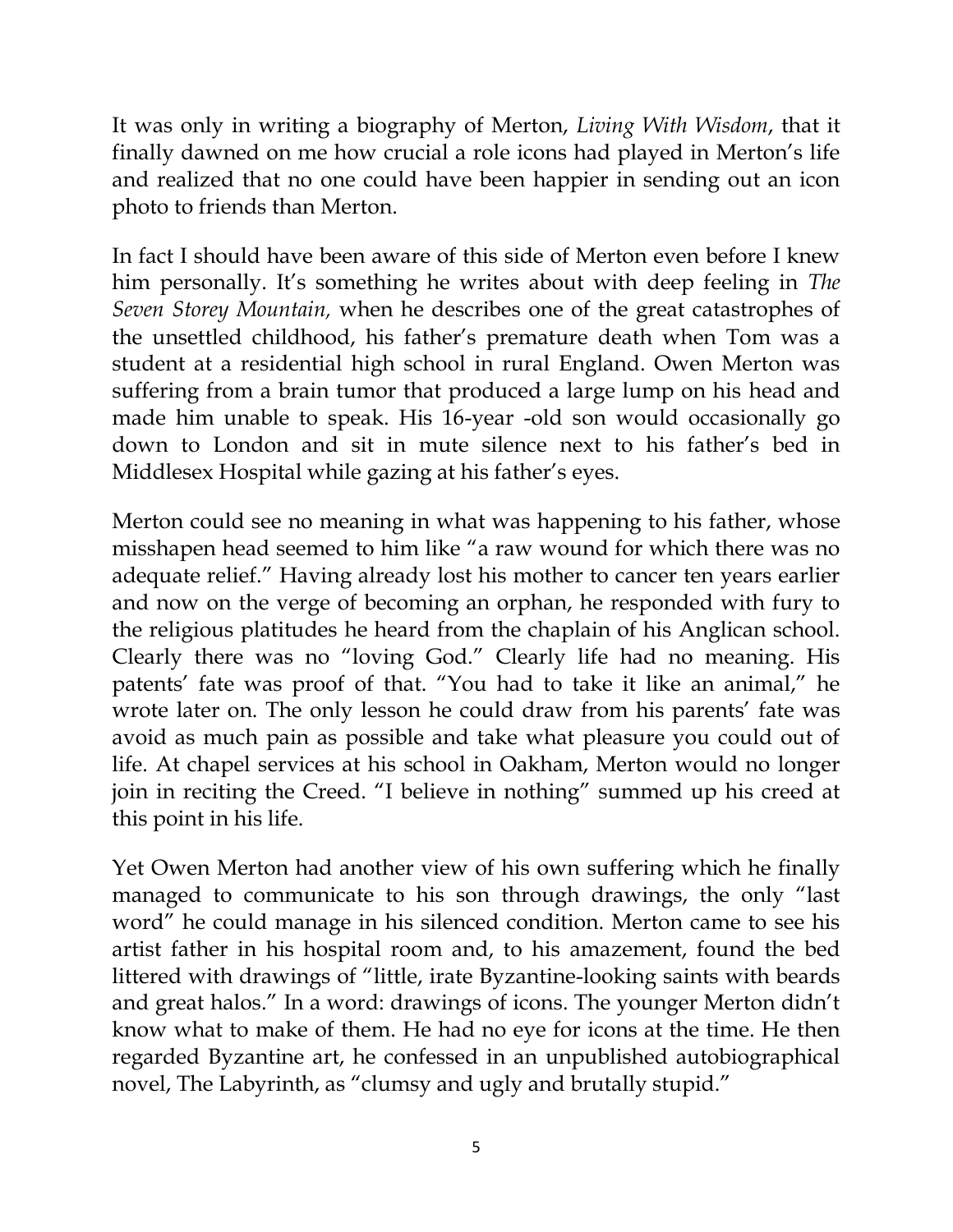Owen Merton died early in 1931. Two years passed. On Tom"s 18th birthday, January 31, 1933, having finished his studies at Oakham early, with more than half a year off before entering Clare College in Cambridge in September, and with money in his pocket from his wealthy grandfather in America, Merton set off for an extended European holiday, a one man Grand Tour with an extended visit to Italy the main event. He hiked along the Mediterranean coast of France and then took the train from Saint Tropez into Italy: first Genoa, then Florence, finally Rome.

Once in Rome, for days he followed the main tourist track, a Baedeker guidebook in hand, but the big attractions, from the Roman Forum to St. Peter's Basilica, left him either yawning or annoyed. The architecture, statuary and painting of the Roman Empire, the Renaissance and the Counter-Reformation struck him as vapid and melodramatic. "It was so evident, merely from the masses of stone and brick that still represented the palaces and temples and baths, that imperial Rome must have been one of the most revolting and ugly and depressing cities the world has ever seen," Merton wrote in *The Seven Storey Mountain*, words that still sound like the reflections of a bright, hyper-critical teen-ager. It seemed to him that the best one could say of ancient Rome was that it would have been an ideal set for a Cecil B. DeMille"s film epic.

Perhaps we would never have heard of Thomas Merton had it not been for what happened when he made his way from the guidebook's four-star attractions to those with three or two stars, or even one, and thus came to know some of Rome"s most ancient churches — San Clemente, Santa Sabina, Santa Maria Maggiore, Cosmas and Damian, the Lateran, Santa Costanza, Santa Maria in Trastevere, and San Prassede. These moved him in an unexpected and extraordinary way. On the walls of many of these churches he met his father"s drawings.

These were all churches of sober design whose main decoration were mosaic icons, images of deep stillness, bold lines, vibrant colors and quiet intensity that have little in common with the more theatrical art that was eventually to take over in Rome. They house some of the best surviving examples of the art of Christianity's first millennium. In Santa Maria Maggiore, two lengthy tiers of mosaic icons date from the fourth century.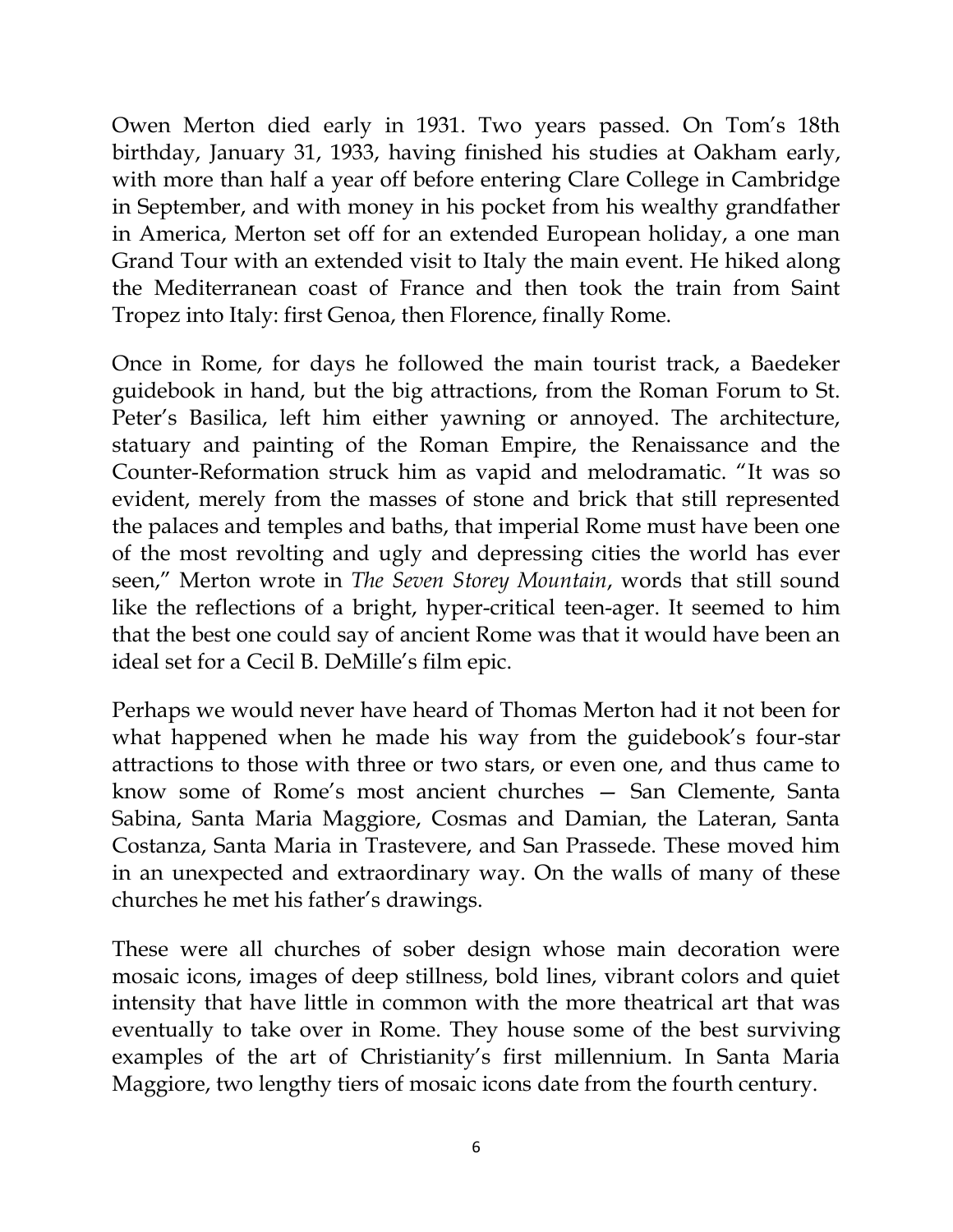

Merton first such encounter with ancient Christian art was with a fresco in a ruined chapel. Later he discovered a large mosaic over the altar at Sts. Cosmas and Damian of Christ coming in judgment with a fiery glow in the clouds beneath his feet against a vivid blue background. This was not at all the effeminate Jesus he had so often encountered in English art of the Victorian period.

"I was fascinated by these Byzantine mosaics," he wrote in his autobiography. "I began to haunt the churches where they were to be found, and, as an indirect consequence, all the other churches that were more or less of the same period. And thus without knowing anything about it, I became a pilgrim."

The excited memory of those days of eager discovery was still fresh when he was writing *The Seven Storey Mountain* fifteen years later:

What a thing it was to come upon the genius of an art full of spiritual vitality and earnestness and power — an art that was tremendously serious and alive and eloquent and urgent in all that it had to say …. [an art] without pretentiousness, without fakery, that had nothing theatrical about it. Its solemnity was made all the more astounding by its simplicity … and by its subservience to higher ends, architectural, liturgical and spiritual ends which I could not even begin to understand, but which I could not avoid guessing, since the nature of the mosaics themselves and their position and everything about them proclaimed it aloud.

Through these icons, he began to understand, not simply who Christ was but who Christ is. In this crucial section of his autobiography, the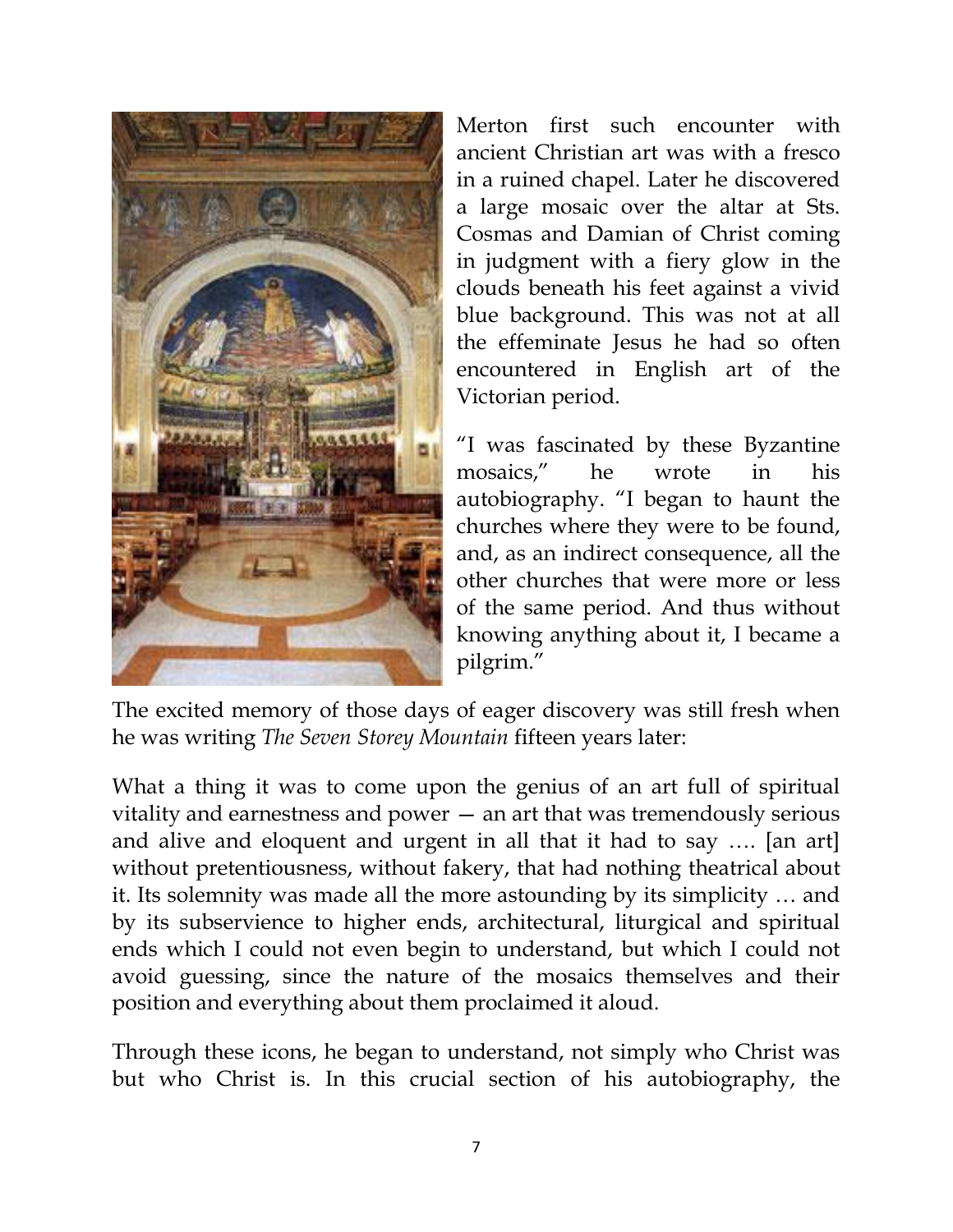crescendo comes in two intense paragraphs that read more like a litany than ordinary prose:

"And now for the first time in my whole life I began to find out something of Who this Person was that men call Christ. It was obscure but it was a true knowledge of Him, in some sense, truer than I know and truer than I would admit. But it was in Rome that my conception of Christ was formed. It was there I first saw Him, Whom I now serve as my King, and Who owns and rules my life. It is the Christ of the Apocalypse, the Christ of the Martyrs, the Christ of the Fathers. It is the Christ of Saint John, and of Saint Paul, and of St. Augustine and St. Jerome and all the Fathers — and of the Desert Fathers. It is Christ God, Christ King."

The intensity of the experiences reflected in this powerful litany may be due in part to the fact that Merton was alone in Rome. There is something about unmediated, face-to-face contact that can increase one"s vulnerability to a work of art. There is no schedule to keep, no guide or professor to explain, no handbook to provide a caption, no bus to board in fifteen minutes, no idle chatter with people more interested in menus than mosaics. Eager to decipher the iconographic images that so arrested his eyes, Merton put aside the D.H. Lawrence books that had weighted down his rucksack and bought a Bible. "I read more and more of the Gospels, and my love for the old churches and their mosaics grew from day to day."

The attraction of icons wasn't simply due to Merton's newly-gained appreciation of the aesthetics of iconography but a profound sense of peace he experienced within the walls of churches graced with such imagery. He had, he said, "a deep and strong conviction that I belonged there."

Merton desperately wanted to pray, to light a candle, to kneel down, to pray with his body as well as his mind, but found the prospect of publicly kneeling in a church alarming.

Finally one morning he climbed to the top of the Aventine Hill on the east side of the Tiber, crowned by the fifth century church of Santa Sabina, one of the oldest and least spoiled churches in Rome. Once inside, he found he could no long play the guidebook-studying tourist: "Although the church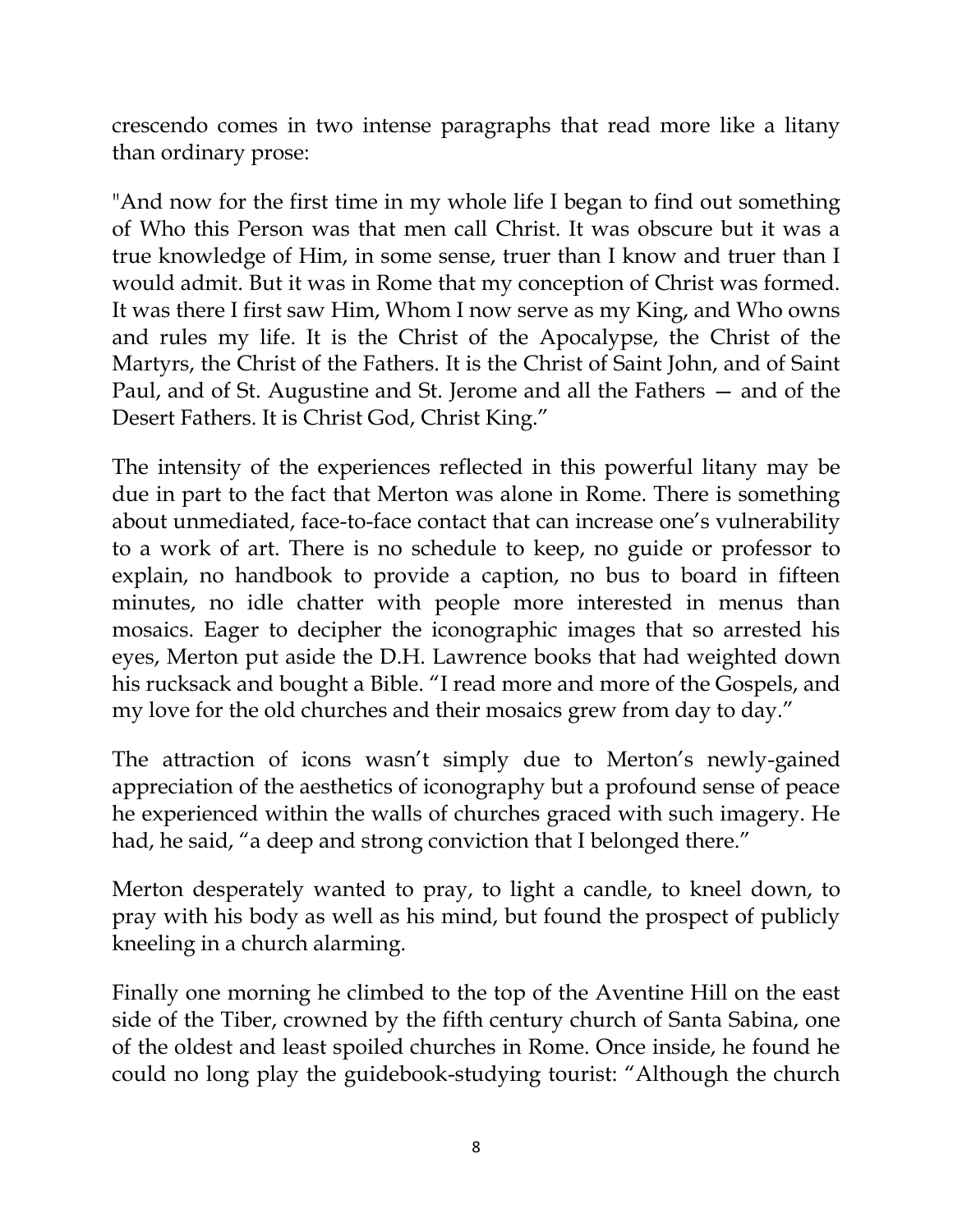was almost empty, I walked across the stone floor mortally afraid that a poor devout old Italian woman was following me with suspicious eyes."

He knelt down at the altar rail and, with tears, again and again recited the Our Father.

At age 18, Merton had undergone, without realizing exactly what it was, a mystical experience: an encounter with Christ. From that moment he had something against which to measure everything, whether himself or religious art or the Church in history. He knew what was phony, not because of some theory but because of an experience of Christ mediated through iconography.

If you know his life story, you know that the pilgrimage that followed was nothing like an arrow"s direct flight to faith, baptism and the Church. The coming winter at Clare College was to prove a disastrous time in his life, the "nadir of winter darkness," as he put it later on, leaving wounds from which I doubt he ever fully healed. He did more drinking than studying and fathered an illegitimate child. His well-to-do guardian in London wanted no further responsibility for Owen Merton's wayward son and sent him packing to his grandparents in America.

Four years after arriving in New York, while a student at Columbia, Merton was received into the Catholic Church. Three years later, in 1941, he was a new member of the Trappist monastic community of the Abbey of Our Lady of Gethsemani in Kentucky. Yet his encounter with icons was far from finished nor was that the only aspect of what today is especially linked with eastern Christianity: the Orthodox Church.

For twenty years, beginning in the late 40s, books poured from his pen at the average of two a year, many of them best sellers, many of them still in print. It is striking to discover that only one book of Merton's got as far as being set in type and yet wasn"t published: *Art and Worship*. It was to have gone to press in 1959. The galleys sheets survive at the Thomas Merton Study Center in Louisville. I have a photocopy in my home. But his publisher had second thoughts, fearing the book would damage Merton"s reputation. The art historian Eloise Spaeth was enlisted by his publisher as a kind of professor-by-post to ferry Merton's tastes into the modern world,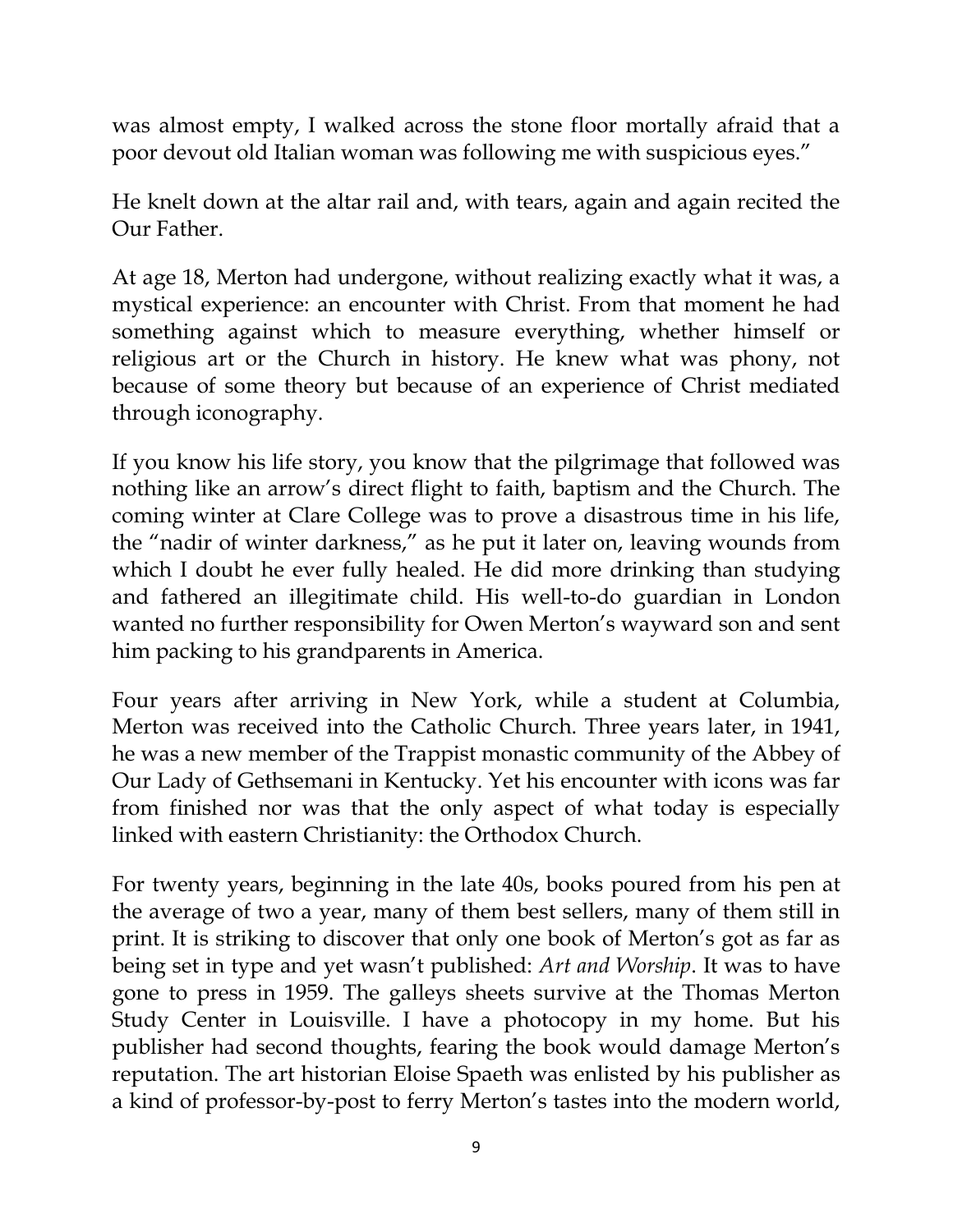but in the end she threw up her hands. She was appalled with Merton's ""sacred artist" who keeps creeping out with his frightful icons."

Merton"s aesthetic heresy was his view that Christian religious art had been more dead than alive for centuries. What he had hoped to do with his small book was to sensitize his readers to an understanding of iconography, a tradition which in the west at least, had been abandoned since the Renaissance and all but forgotten.

"It is the task of the iconographer," he declared in *Art and Worship*, "to open our eyes to the actual presence of the Kingdom in the world, and to remind us that though we see nothing of its splendid liturgy, we are, if we believe in Christ the Redeemer, in fact living and worshipping as "fellow citizens of the angels and saints, built upon the chief cornerstone with Christ'."

It seemed to his publisher that such an opinion was badly dated. The sixties were about the unfold, but even in the fifties nothing could be more out-of-fashion than icons.

Yet Merton was never weaned of his love of this art form. Occasionally Merton returned to the topic of icons in letters. Only months before his death, he was in correspondence about icons with a Quaker correspondent, June Yungblut, in Atlanta. He confessed to her that books such as her husband was writing which presented Jesus as one of history's many prophetic figures left him cold. He was, he told her, "hung up in a very traditional Christology." He had no interest in a Christ who was merely a great teacher who possessed "a little flash of the light." His Christ, he told her, was "the Christ of the Byzantine icons."

June Yungblut found the phrase "the Christ of the Byzantine icons" scandalous. Didn"t Merton feel a shiver to use the word "Byzantine"? Didn't "Byzantine" signify the very worst in both Christianity and culture? And as for icons, weren't they of about as much artistic significance as pictures on cereal boxes?

In a letter sent in March 1968, Merton explained what he meant by the "Christ of the Byzantine icons." The whole tradition of iconography, he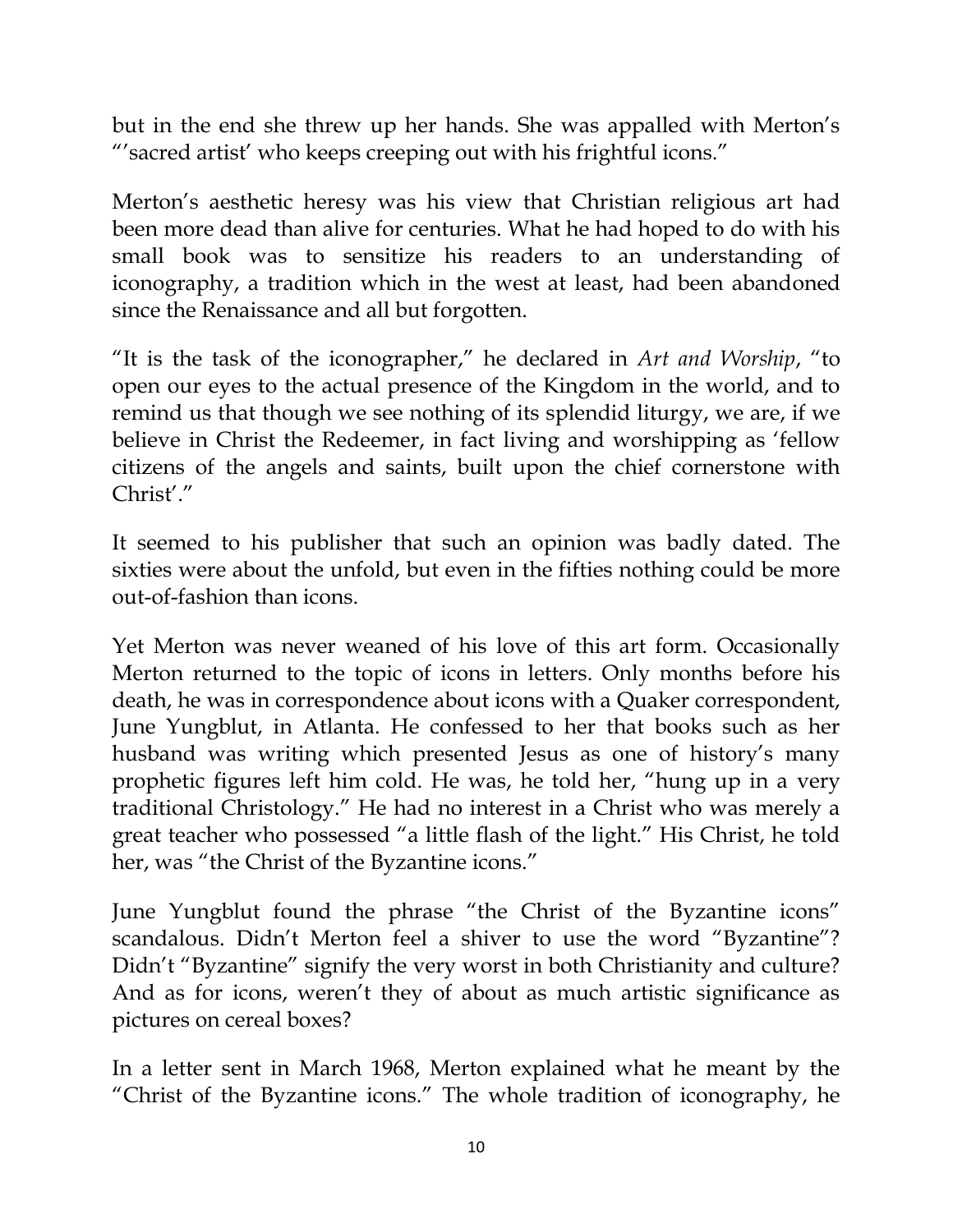said, "represents a traditional experience formulated in a theology of light, the icon being a kind of sacramental medium for the illumination and awareness of the glory of Christ within us. ... What one 'sees' in prayer before an icon is not an external representation of a historical person, but an interior presence in light, which is the glory of the transfigured Christ, the experience of which is transmitted in faith from generation to generation by those who have 'seen,' from the Apostles on down. ... So when I say that my Christ is the Christ of the icons, I mean that he is reached not through any scientific study but through direct faith and the mediation of the liturgy, art, worship, prayer, theology of light, etc., that is all bound up with the Russian and Greek tradition."

Even from Orthodox writers, one rarely finds so insightful and yet succinct presentation of the theology of icons.



What Merton had learned about icons had been hugely enriched by the gift from his Greek Orthodox friend, Marco Pallis, of a hand-painted icon, originally from Mount Athos. It had arrived in the late summer of 1965, just as he was beginning his hard apprenticeship as a hermit living in a small cinderblock house in the woods near the monastery. It was one of the

most commonly painted all icons, and image of the Mother of God and the Christ Child. For Merton it was like a kiss from God.

He wrote Pallis in response: "How shall I begin? I have never received such a precious and magnificent gift from anyone in my life. I have no words to express how deeply moved I was to come face to face with this sacred and beautiful presence granted to me…. At first I could hardly believe it…. It is a perfect act of timeless worship. I never tire of gazing at it. There is a spiritual presence and reality about it, a true spiritual 'Thaboric' light, which seems unaccountably to proceed from the Heart of the Virgin and Child as if they had One heart, and which goes out to the whole universe. It is unutterably splendid. And silent. It imposes a silence on the whole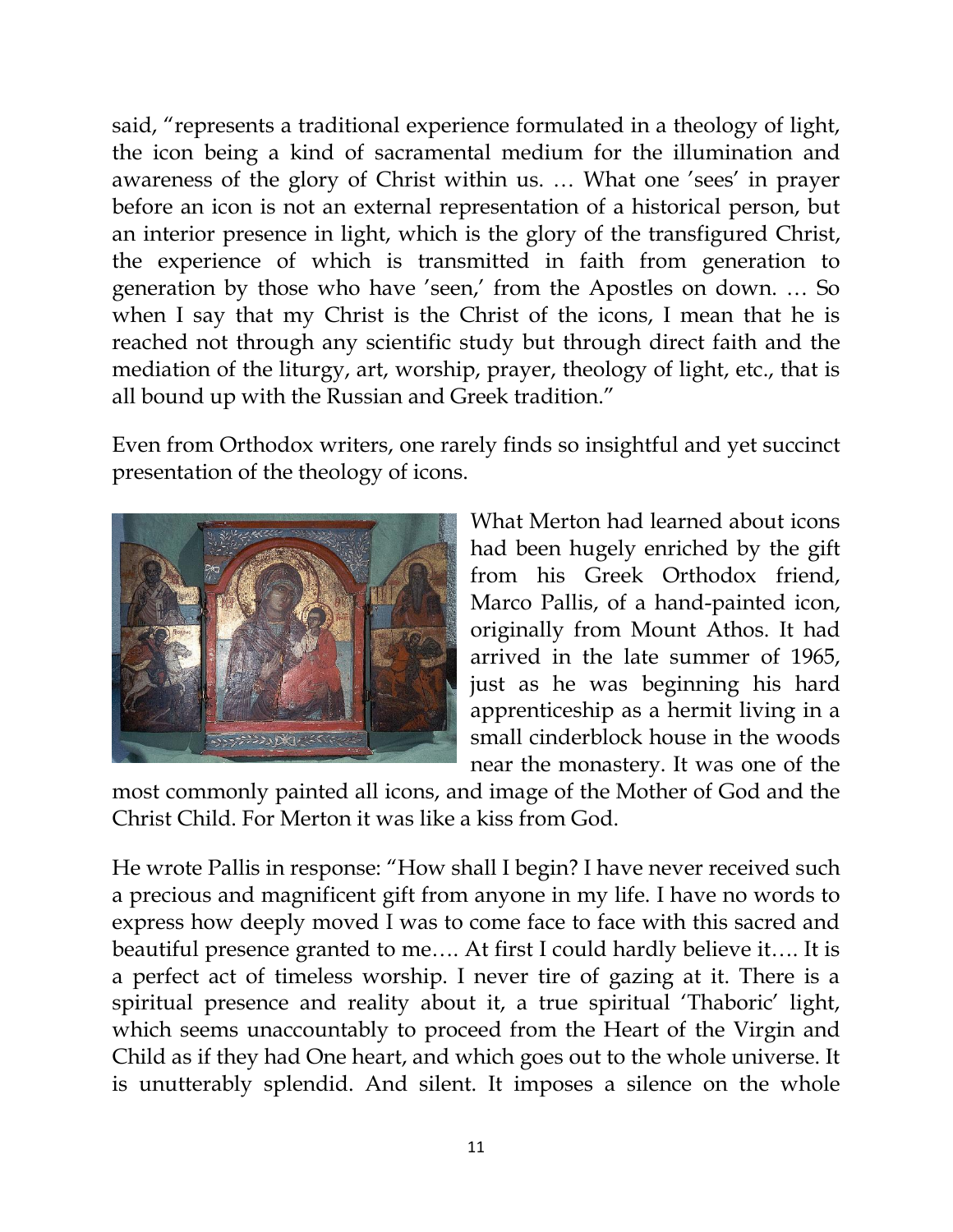hermitage. … [This] icon of the Holy Mother came as a messenger at a precise moment when a message was needed, and her presence before me has been an incalculable aid in resolving a difficult problem."

Marco Pallis' gift was the first of seven icons that made their way to Merton in his last three years of life and found a place in his small chapel.

We come upon a final clue to the place icons had in his inner life when we consider the short list of personal effects that were returned with his body when it was flown back to the monastery from Thailand:

- 1 Timex Watch
- 1 Pair Dark Glasses in Tortoise Frames
- 1 Cistercian Leather Bound Breviary
- 1 Rosary
- 1 Small Icon on Wood of Virgin and Child

But what about the place of icons in the life of Henri Nouwen?



Henri managed not only to write but to publish a book on icons that Merton would have loved: *Behold the Beauty of the Lord*. This thin volume remains among the best introductions to icons — very accessible, not at all technical, with a directness and sobriety that one can only describe as icon-like. With his usual immediacy, Henri explains how one icon and then others gained a place in his life and what he had so far learned from long periods of living with four of them: Rublev's Holy Trinity icon, an icon of Mary holding Christ in her arms, an icon of the face of Christ (also by Rublev), and finally an icon of

the descent of the Holy Spirit on the Apostles at Pentecost.

Of course Henri had seen icons in art history books, museums, churches and monasteries many times, but it wasn't until his first visit to the L'Arche community in Trosly, France, in 1983 that he began to see icons with wide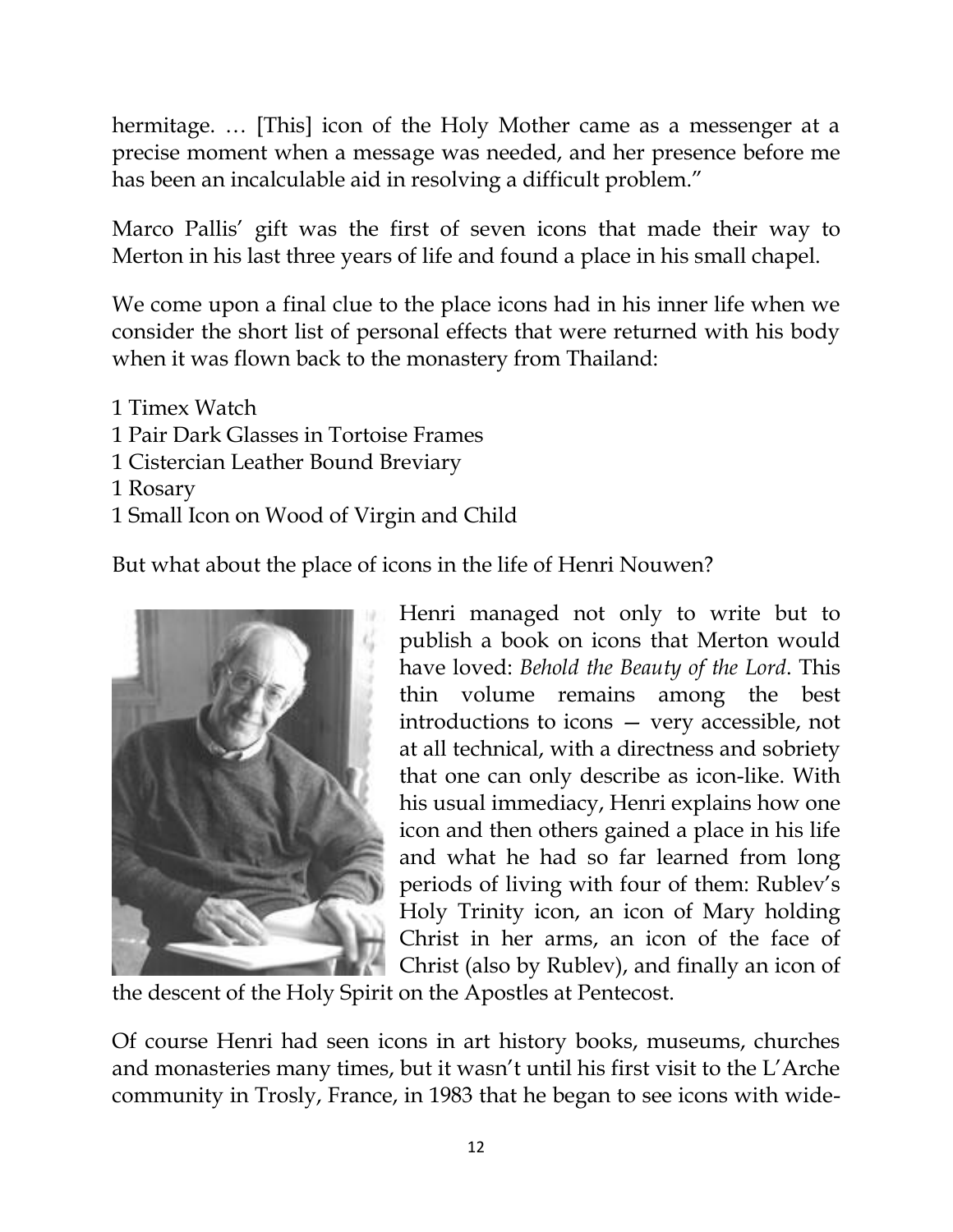open eyes. Barbara Swanekamp, assistant to L"Arche founder Jean Vanier, had put a reproduction of Rublev's icon of the Holy Trinity on the table of the room where Henri would be staying. "After gazing for many weeks at the icon," Henri noted in *Behold the Beauty of the Lord*, "I felt a deep urge to write down what I had gradually learned to see."

Those of you who knew Henri or are familiar with him through his books know that he was profoundly sensitive to the visual arts. It was a family trait. In the introduction to his book on icons, he recalls a Chagall painting his parents had purchased early in their marriage when Chagall was hardly known — a watercolor of a vase filled with flowers placed on a sunlit window ledge, a simple yet radiant work that made one aware of God"s silent energy. I recall seeing it when Henri brought me with him to stay with at his father"s house. There were many other beautiful works of art in the house — the house was a small museum of fine art — but the Chagall watercolor stood out from the rest and still remains a fresh memory. "The flowers of Chagall," Henri writes, "come to mind as I wondered why those four icons have become so important to me."

The connection does not surprise me. Chagall's work was deeply influenced by iconography. In some of his paintings the link is made explicit, but it is always there in more subtle ways. Chagall"s work in was never a slave to the rules of perspective or to the physics of gravity. People and animals fly. Fiddlers play on rooftops. Husbands and wives float in the kitchen. Like an iconographer, Chagall made his canvas a window opening on the invisible world and the life of the soul. It may be that the Chagall painting Henri grew up with helped awaken in him a capacity to appreciate icons and understand their special language.

I remember Henri coming to visit us in Holland following his stay at Trosly. He was very excited about the gift he had brought with him, a reproduction of the Holy Trinity icon he had bought that morning in a shop in Paris. Though he had not yet seen the actual icon — it was in the Tretyakov Gallery in Moscow — yet he was confident that the print came as close to the real thing as print technology would allow.

Though I had seen icons from time to time, until that day I had taken only a meager interest in them. Merton's enthusiasm for them had been was a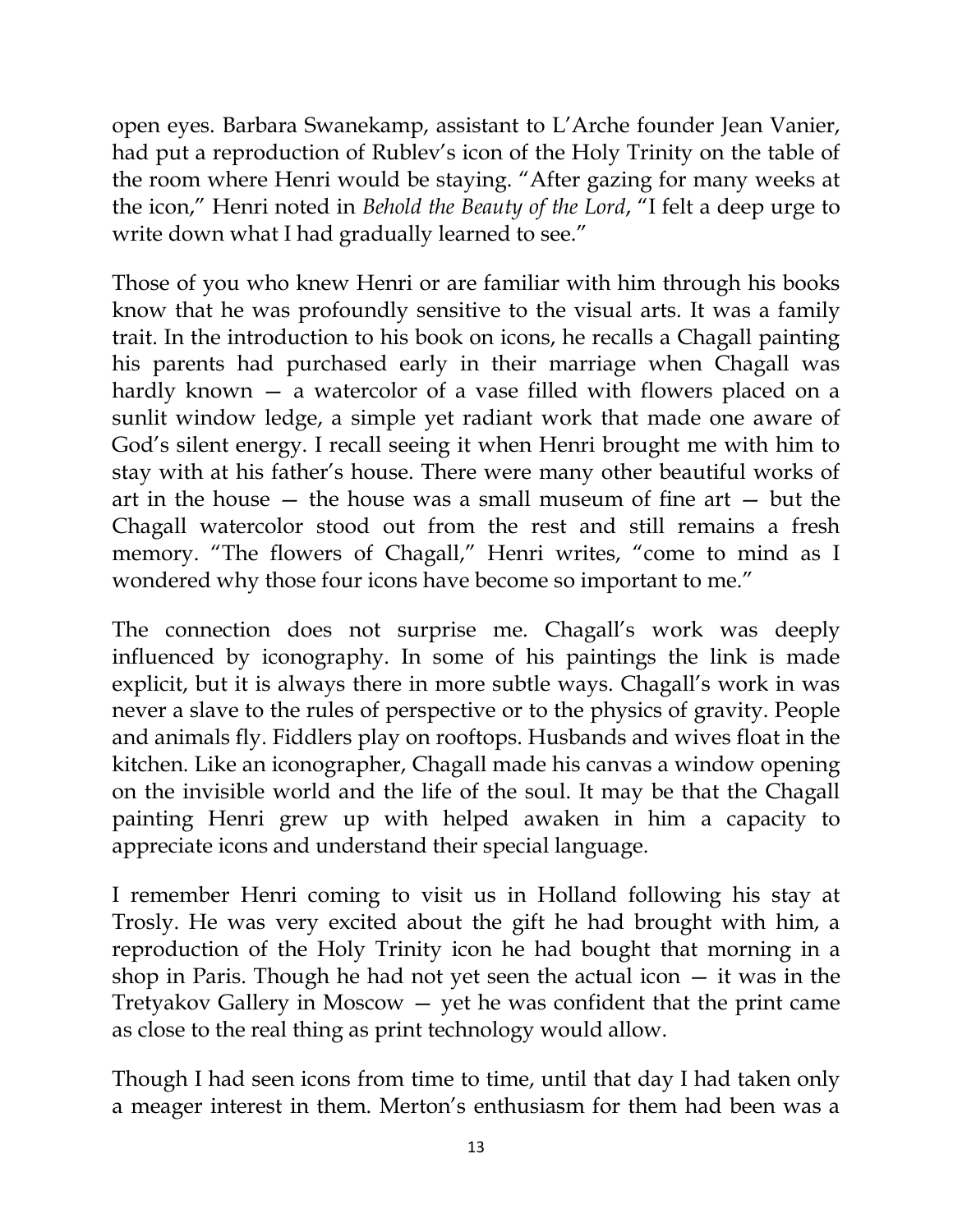mystery to me. It wasn't until Henri's visit that finally I began to see them with a similar excitement.



I vividly recall sitting at Henri"s side as he explored, with childlike fascination, every tiny detail of the Holy Trinity icon. I think he remarked first on the utterly submissive faces of the three angelic figures, each inclined toward the other, in a silent dialogue of love. He considered their profound stillness and yet warmth and vitality. Then we looked at the colors Andrei Rublev had chosen, though even the best reproduction can only hint at what Rublev had actually achieved, as I was to see for myself not long afterward when I first

visited the Tretyakov Gallery. Henri traced the perfect circle that invisibly contained the three angels. Then he traced a cross within the circle and then the triangle it also contained. All this significant geometry reveals the icon"s theology yet none of it is heavy-handed. Then there was the table around with the three figures were placed — the Eucharistic altar with golden chalice. Above the three figures were three objects: a house with an open door, a tree, and a mountain. The doorless building is the Church. The tree is the Tree of Life and also the Life-giving Cross. The mountain is the Mountain of the Beatitudes.

Henri also spoke about what the history of the icon, how Rublev had painted it as the principal icon for the Cathedral of the Holy Trinity where the body of St. Sergius of Radonezh had been placed. St. Sergius, one of Russia"s most beloved saints, was a monk and woodworker who lived in the 14th Century. He left no writings. The only words that come down to us from St. Sergius are these: "The contemplation of the Holy Trinity destroys all enmity." Through this icon standing a few meters from the burial place of St. Sergius, Rublev sought to provide the opportunity for the contemplation of the Holy Trinity.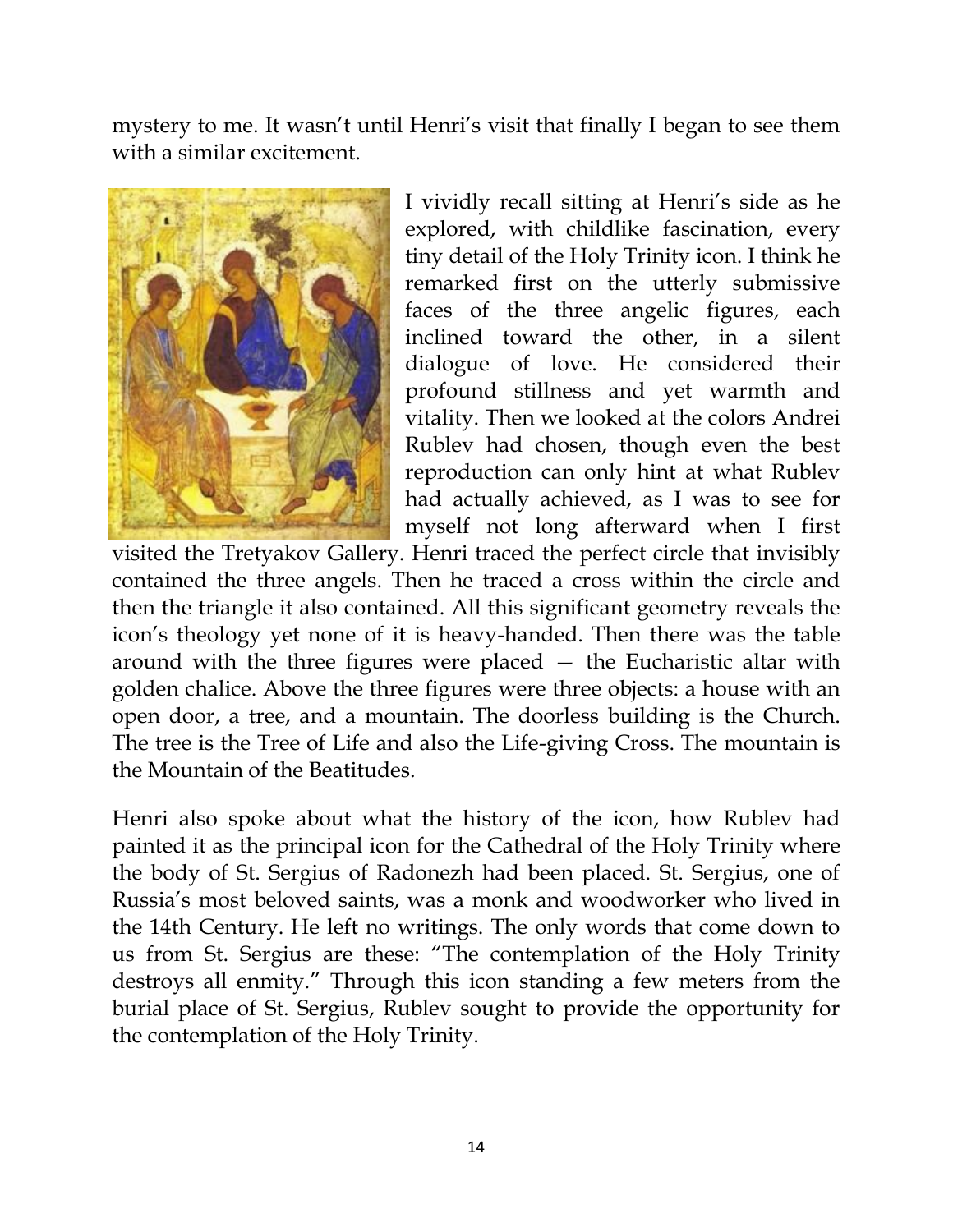It may have been from Henri that I first heard the comment of one of the martyrs of the Soviet era, the physicist, mathematician, theologian and priest, Pavel Florensky, who wrote: "Because of the absolute beauty of Rublev"s Holy Trinity icon, we know that God exists." Henri understood this way of thinking — beauty is a witness to the existence of God. Again and again he found in works of art doors to heaven: Rembrandt's Prodigal Son, and many of the paintings of Van Gogh.

For Henri the Holy Trinity icon was an icon of "the house of love" — the Church as God intends it to be, the doors of which are never closed and which needs no locks.

Henri linked icons with the question: "What do we really choose to see?"

It is a matter of enormous importance what we look it and how we look at it. "It makes a great difference," Henri noted, "whether we see a flower or a snake, a gentle smile or menacing teeth, a dancing couple or a hostile crowd. We do have a choice. Just as we are responsible for what we eat, so we are responsible for what we see. It is easy to become a victim of the vast array of visual stimuli surrounding us. The "powers and principalities" control many of our daily images. Posters, billboards, television, videos, movies and store windows continuously assault our eyes and inscribe their images upon our memories. We do not have to be passive victims of a world that wants to entertain and distract us We can make decisions and choices. A spiritual life in the midst of our energy-draining society requires us to take conscious steps to safeguard that inner space where we can keep our eyes fixed on the beauty of the Lord."

Henri proposed a theology of seeing, or gazing, the verb he preferred. To really see something beautiful, such as a well-painted icon, so that its beauty becomes a sacramental reality, one has to do much more than glance.

For both Merton and Nouwen, the icon is the primary visual art of the Church — if not the door of the Church, than the window. Nor could they see it as something meaningful apart from the totality of the Church. The icon becomes a dead plant when it becomes simply a "work of art," a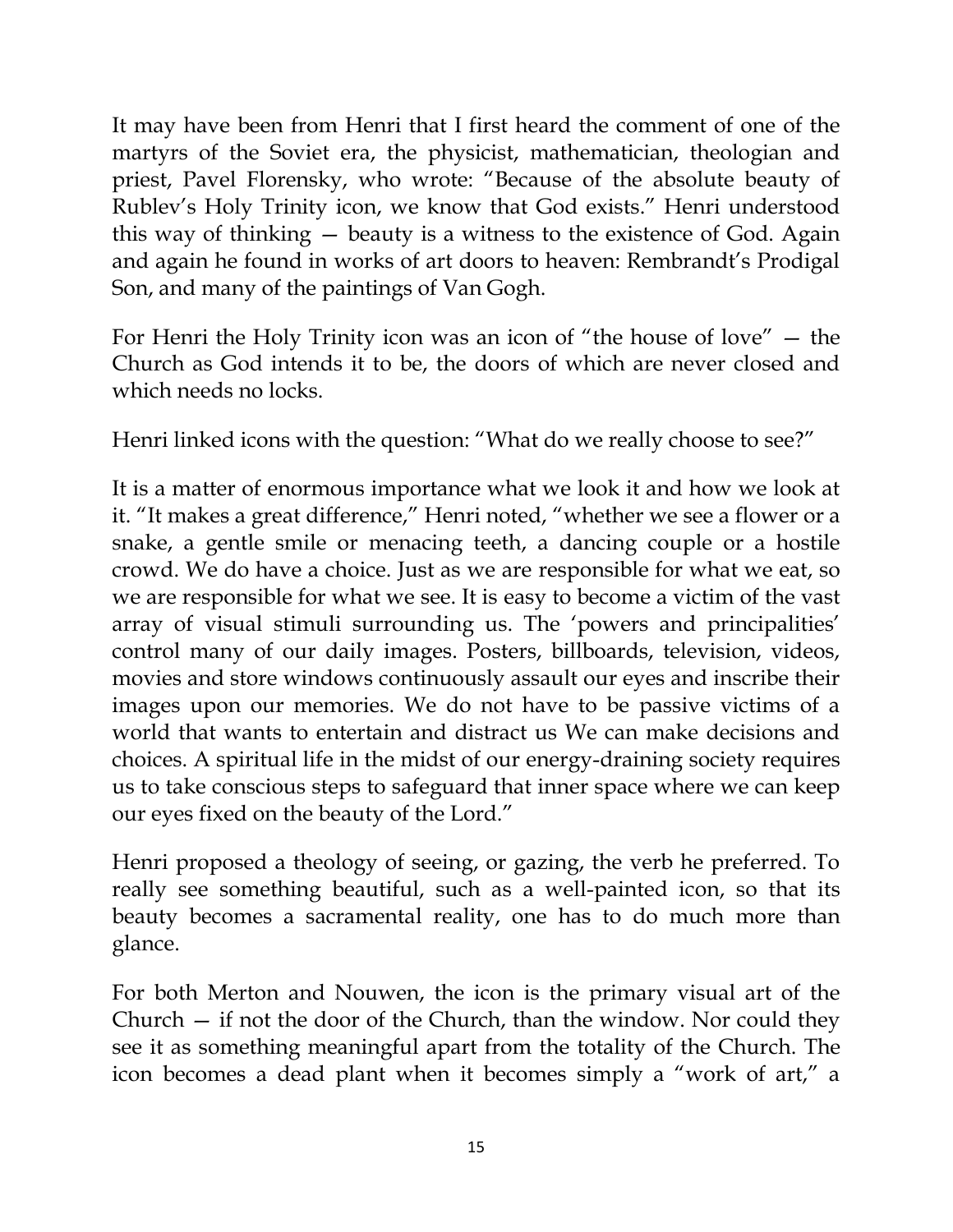"collector's item," an aesthetic object. For both Merton and Nouwen, icons were intimately connected with Eucharistic life and daily prayer.

Like the Bible, the icon is made by the Church and guarded by the Church. The icon is a witness to the truths the Church lives by. Each icon has dogmatic content. For example, any icon of Christ in the arms of his mother reminds us that he took flesh in the flesh of her body. Christ's bare feet seen in the Virgin of Vladimir icon are a reminder that he was fully human, walking on the same earth that we do. Though an infant he is shown dressed as an emperor because in reality, he continually rules the cosmos.

The constraints of time have made me focus on icons, but Merton and Henri's debt to Eastern Orthodox Christianity goes much further. Both were attentive to Orthodox teachers of prayer. Both were familiar with the *Philokalia*, a huge anthology of writings, mainly from patristic sources, whose main topic is Prayer of the Heart. Both Merton and Henri would often borrow a sentence from one of the authors included in the *Philokalia*, St. Theophan the Recluse: "Prayer is descending with the mind into your heart, and there standing before the face of the Lord, ever present, all seeing, within you."

Henri would build on this in writing: "The great challenge is living your wounds through instead of thinking them through. It is better to cry than to worry, better to feel your wounds deeply than to understand them, better to let them enter into your silence than talk about them. The choice you face constantly is whether you are taking your wounds to your head or to your heart. In your head you can analyze them, find their causes and consequences, and coin words to speak and write about them. But no final healing is likely to come from that source. You need to let your wounds go down to your heart. Then you can live through them and discover that they will not destroy you. Your heart is greater than your wounds." [*The Inner Voice of Love*, p. 91]

The Prayer of the Heart is another name for the Jesus Prayer, a short prayer which centers on the name of Jesus and which is very widely used, especially in the Orthodox Church, though gradually it is becoming well known in the West. In its most common form, it is: "Lord Jesus Christ, Son of God, have mercy on me, a sinner."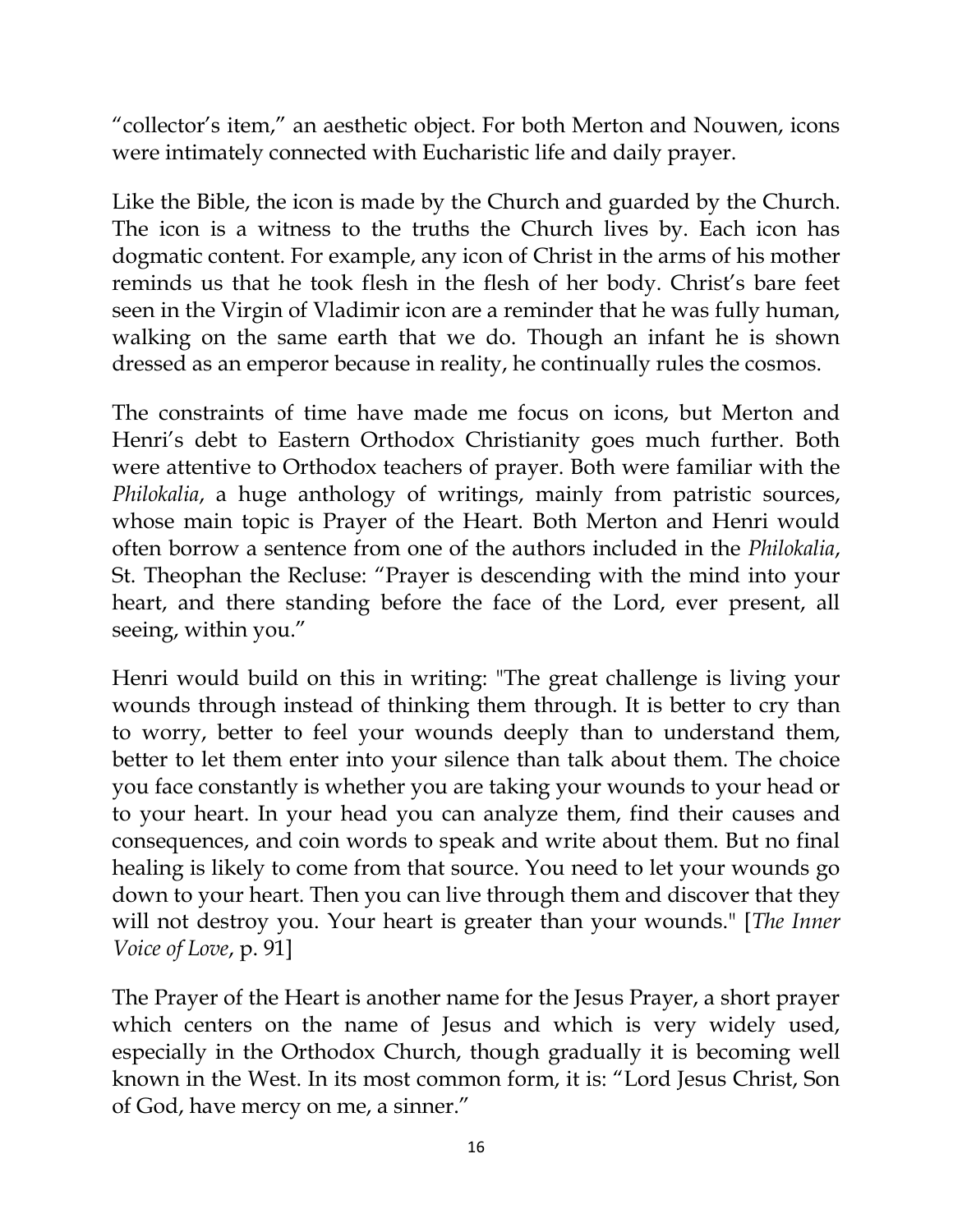Merton's use of the Jesus Prayer seems to have begun around 1950. It was well established in his life by 1959, when he wrote the following to a correspondent in England, John Harris: "I heartily recommend as a form of prayer, the Russian and Greek business where you get off somewhere quiet … breathe quietly and rhythmically with the diaphragm, holding your breath for a bit each time and letting it out easily: and while holding it, saying 'in your heart' (aware of the place of your heart, as if the words were spoken in the very center of your being with all the sincerity you can muster): 'Lord Jesus Christ Son of God have mercy on me a sinner.' Just keep saying this for a while, of course with faith, and the awareness of the indwelling, etc. It is a simple form of prayer, and fundamental, and the breathing part makes it easier to keep your mind on what you are doing. That's about as far as I go with methods. After that, pray as the Spirit moves you, but of course I would say follow the Mass in a missal unless there is a good reason for doing something else, like floating suspended ten feet above the congregation."

Merton's tended to write about these matters in a more playful way than Henri, but in this area of their lives they were both following the same path, finding in the east what could be useful in the west, for the health of their own spiritual lives and the good of those around them, both knowing that prayer, however hidden and private, has profound consequences for the world.

The connection between spiritual life and response to others was basic in both their lives.

One of the hardest choices Merton faced in as a young man was whether to become a monk or to be full-time member of a community of hospitality, Friendship House, in Harlem. He had been volunteering at Friendship House while teaching at St. Bonaventure's University. Even after deciding on the monastic path, a part of Merton continued to feel a powerful connection to those who undertook the works of mercy in the world, especially the Catholic Worker movement that Dorothy Day had founded. Through correspondence and hospitality at the monastery, he became a spiritual father to many people like myself.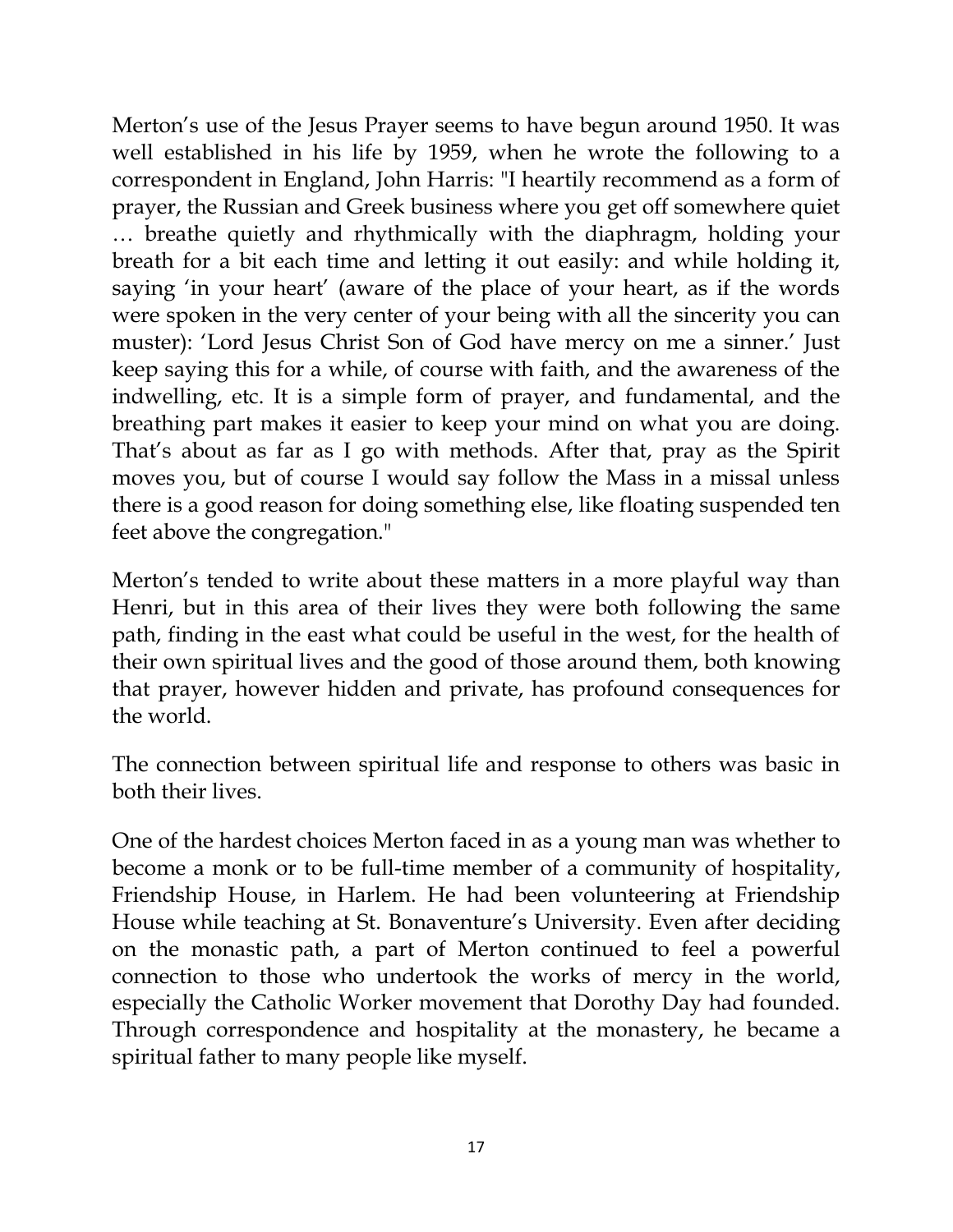Henri was also torn between competing vocational attractions — university professor, monk, missionary, or becoming part of a community of hospitality. He explored each of these possibilities before finally becoming a member of the L"Arche community at Daybreak near Toronto. He too became spiritual father to many people.

In both their lives there was a realization that the icon, far from being merely an artistic image that directs our attention away from the world we live in with all its agonies, is a school of seeing. It is meant to help reshape the way we see and relate to other people. The icon — the Greek word for image — is a reminder that each person, no matter how damaged his life, is a bearer of God"s image and, like those whom we regard as saints, has the capacity to reclaim the lost likeness.

But it is one thing to believe intellectually that, each person is made in the image of God, no less than Adam and Eve, and yet another to actively seek that image and to relate to the other in ways that bear witness to that awareness.

In Merton"s life, one sees this in his remarkable capacity to welcome people of other faiths and to discover areas of common ground. In a time when religious walls were high and bitterly defended, he formed significant friendships not only with a wide variety of non-Catholic Christians but also with Jews, Moslems, Hindus and Buddhists — and also with people who were not sure what they believed or quite where they fit in. As Merton put it while speaking at an inter-religious conference in India, "we all stand on the hidden ground of love."

In Henri's life, perhaps the most important event in the last phase of his life was his taking responsibility at Daybreak community for Adam Arnett, a young man of 25 who could not speak, suffered frequent epileptic seizures, and was utterly dependent on help from others. Adam was a person whom many would regard as a first-class case for abortion or, having managed to be born, an excellent candidate for what is euphemistically called "mercy killing." It was no easy thing for Henri, far from the world"s most practical or physically well-coordinated person, a man who had difficulty frying an egg or operating a washing machine, to center his life on attending to Adam"s numerous practical needs. Yet Adam became both physically and